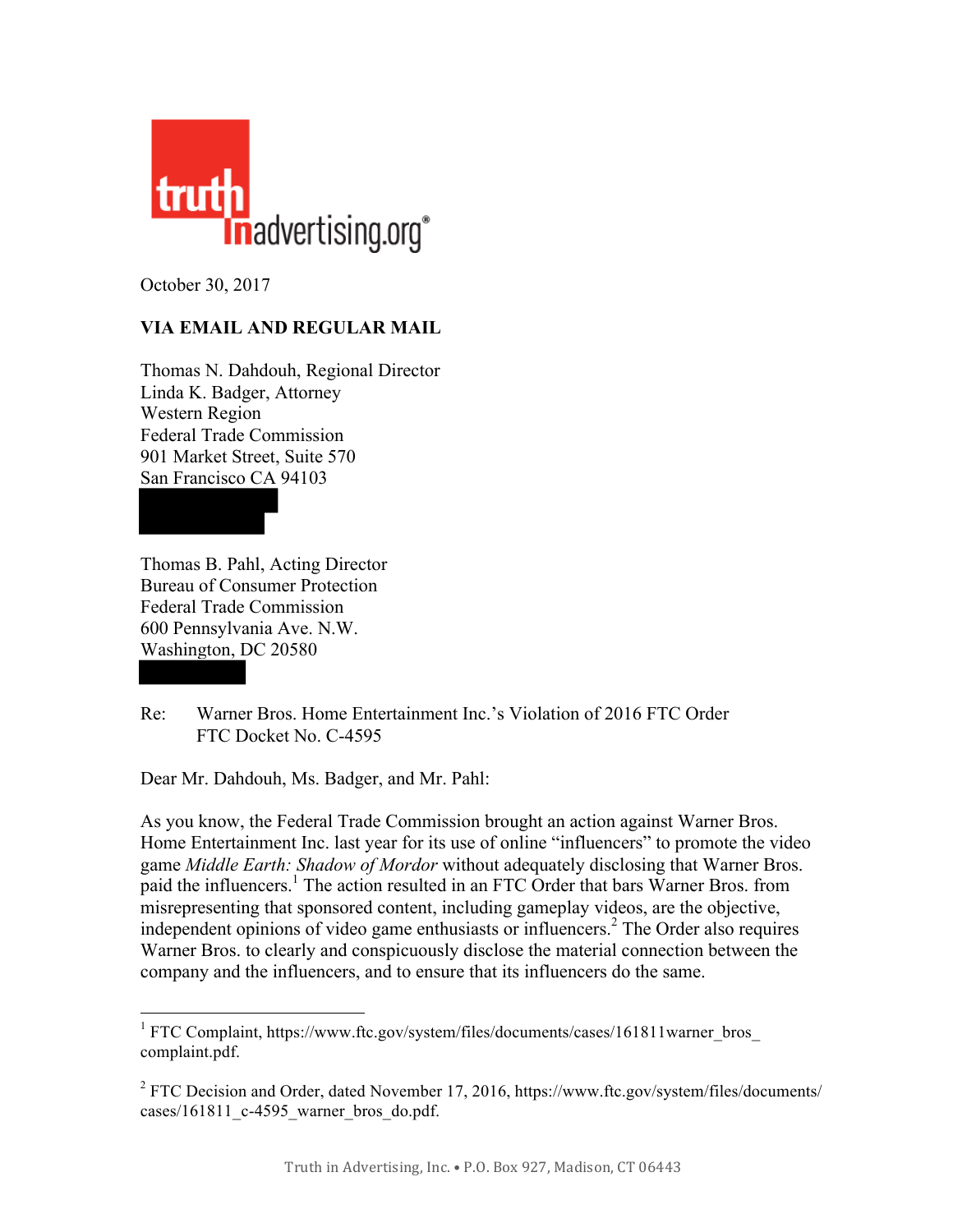Unfortunately, Warner Bros. appears to be violating this Order. Specifically, one of the examples included in the FTC's complaint, the YouTube video called "Shadow of Mordor - Gameplay - Part 1 (Gamescom Demo) ULTIMATE ORC SLAYING!," created and posted by YouTube's top influencer "PewDiePie," continues to lack a clear and conspicuous disclosure as the disclosure is still below the fold and thus not visible until a reader clicked on "Show More."<sup>3</sup>

As of today, almost a year after the FTC's Order was entered, this video has received more than 170,000 additional views *since* the FTC's action. 4



Screen shot captured on October 30, 2017

Such blatant disregard of a Commission Order is inexcusable and suggests there may be other violations as well.

For this reason, TINA.org urges the Federal Trade Commission to re-open its investigation into Warner Bros.'s use of influencer marketing – particularly in light of the company's recent release of numerous other video games, including M*iddle-Earth: Shadow of War* 

<sup>&</sup>lt;sup>3</sup> Exhibit A-1 to FTC Complaint, [https://www.ftc.gov/system/files/documents/cases/161811\\_warner](https://www.ftc.gov/system/files/documents/cases/161811_warner_bros_complaint_exhibits.pdf) bros complaint exhibits.pdf.

PewDiePie YouTube video, "Shadow of Mordor – Gameplay – Part 1 (Gamescom Demo) ULTIMATE ORC SLAYING!," [https://www.youtube.com/watch?v=g-wdRroa4ms.](https://www.youtube.com/watch?v=g-wdRroa4ms)

 $4\text{ As of October } 30, 2017, this YouTube video had } 3,874,543 \text{ views.}$